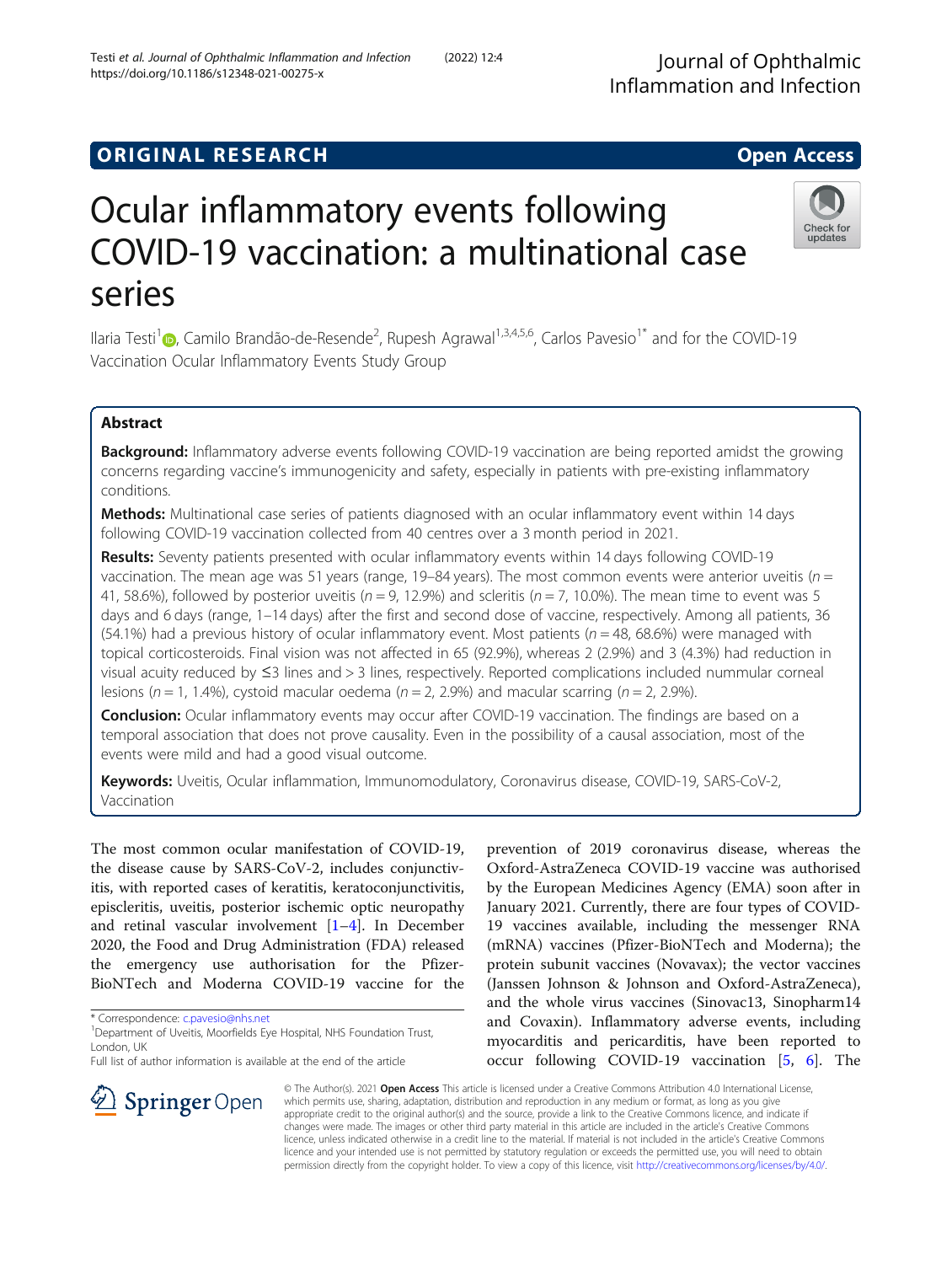objective of this study is to describe the spectrum and outcome of ocular inflammatory events associated with the administration of COVID-19 vaccination.

## **Methods**

Case series of patients diagnosed with an ocular inflammatory event after receiving COVID-19 vaccination collected from 40 international centres over a 3 month period in 2021 (see group information). The study was conducted with ethical approval obtained by the leading centre from its local institutional ethics committee (ethics approval: 2021/00438). The diagnosis of COVID-19 vaccination related-ocular inflammation was established based on the onset of the event within 14 days following COVID-19 vaccination and the patients who satisfied this specific criteria were only recruited for this report. A form for data collection was sent to all International Ocular Inflammation Society (IOIS) and International Uveitis Study Group (IUSG) members. Clinicians who observed an ocular inflammatory event within 14 days following COVID-19 vaccination filled out the form. The following information were retrieved from patients' medical records: type of COVID-19 vaccination, timing of the events, including date of vaccination and date of onset of uveitis, past ocular history, type of ocular inflammatory event, including scleritis, episcleritis, anterior uveitis, posterior uveitis, intermediate uveitis, panuveitis, and optic neuritis, local and systemic treatment history, therapeutic management and outcome.

## Data collection

A purpose built data entry platform was created to collect the ocular inflammatory adverse reactions to COVID-19 vaccination. The secure encrypted web-based platform was programmed by CP, RA and IT. Given the observational and retrospective nature of the data, multiple imputations were not allowed. Ninety-four cases were collected, however, 24 had the event, 2 weeks after the vaccination and were excluded from the analysis, resulting in 70 cases. Statistical analysis was done using the software R v 4.1.1 [R Core Team (2021). R: A language and environment for statistical computing. R Foundation for Statistical Computing, Vienna, Austria]. Continuous variables were described as median [range] while binary variables were described as number (%).

## Results

Seventy patients presented with ocular inflammatory events within 14 days following COVID-19 vaccination, and the most common were anterior uveitis  $(n = 41,$ 58.6%), posterior uveitis  $(n = 9, 12.9%)$ , and anterior scleritis ( $n = 7$ , 10.0%). The study population and the corresponding phenotypes is described in Table [1](#page-2-0) with the details of ocular inflammatory events in Table [2](#page-3-0).

Forty-one patients had anterior uveitis after vaccination, of which nine (22.0%) had history of HLA-B27 associated uveitis (one was on secukinumab and one on infliximab plus methotrexate), six (14.6%) had idiopathic anterior uveitis, three (7.3%) had glaucomatocyclitic crisis (one on topical corticosteroids), two (4.9%) with herpetic anterior uveitis, one (2.4%) of juvenile idiopathic arthritis associated uveitis (on adalimumab), one (2.4%) of Cytomegalovirus (CMV) uveitis and one (2.4%) of systemic lupus erythematosus uveitis (on hydroxychloroquine). All the events after vaccination in these patients were similar to their previous ones. Two patients (4.9%) presented with herpetic anterior uveitis for the first time and no other new diagnosis was made for any other patient. Two patients (4.9%) had persistent visual loss on the last follow-up, one (2.4%) due to cystoid macular oedema (visual acuity (VA) reduced ≤3 lines) and one (2.4%) due to nummular corneal lesions (VA reduced > 3 lines).

Nine patients had posterior uveitis after vaccination, of which 2 (22.2%) had history of ocular toxoplasmosis, and one (11.1%) of acute zonal occult outer retinopathy (AZOOR). The patients with history of ocular toxoplasmosis presented with recurrence of lesions and the patient with AZOOR had a different presentation from previous events, with multifocal choroiditis. Three patients (33.3%) presented with ocular toxoplasmosis, two (22.2%) presented with retinal vasculitis, and one (11.1%) presented with choroiditis for the first time. One patient (11.1%) with ocular toxoplasmosis, and one (11.1%) with occlusive retinal vasculitis had persistent visual loss on the last follow-up due to macular scarring.

Seven patients had anterior scleritis after vaccination, of which four (57.1%) had history of idiopathic anterior scleritis, and one (14.3%) of idiopathic posterior scleritis (on methotrexate and prednisolone). All the events after vaccination in these patients were similar to their previous ones. Two patients (28.6%) presented anterior scleritis for the first time. All patients had unaffected visual acuity after the event.

Other events ( $N = 13, 18.6\%$ ) included panuveitis ( $N =$ 3, 4.3%), optic neuritis  $(N = 2, 2.9%)$ , episcleritis  $(N = 2, 1.9%)$ 2.9%), intermediate uveitis  $(N = 2, 2.9%)$ , paracentral acute middle maculopathy ( $N = 1$ , 1.4%), giant cell arteritis ( $N = 1$ , 1.4%), periocular skin herpes zoster ( $N = 1$ , 1.4%), and unspecific blurriness of vision  $(N = 1, 1.4$ %). Among these patients, one (7.7%) had history of intermediate uveitis (was on mycophenolic acid), one (7.7%) of idiopathic panuveitis (was on azathioprine), one (7.7%) of optic neuritis, one (7.7%) of CMV anterior uveitis, and one (7.7%) of episcleritis. The events after vaccination in these patients were similar to their previous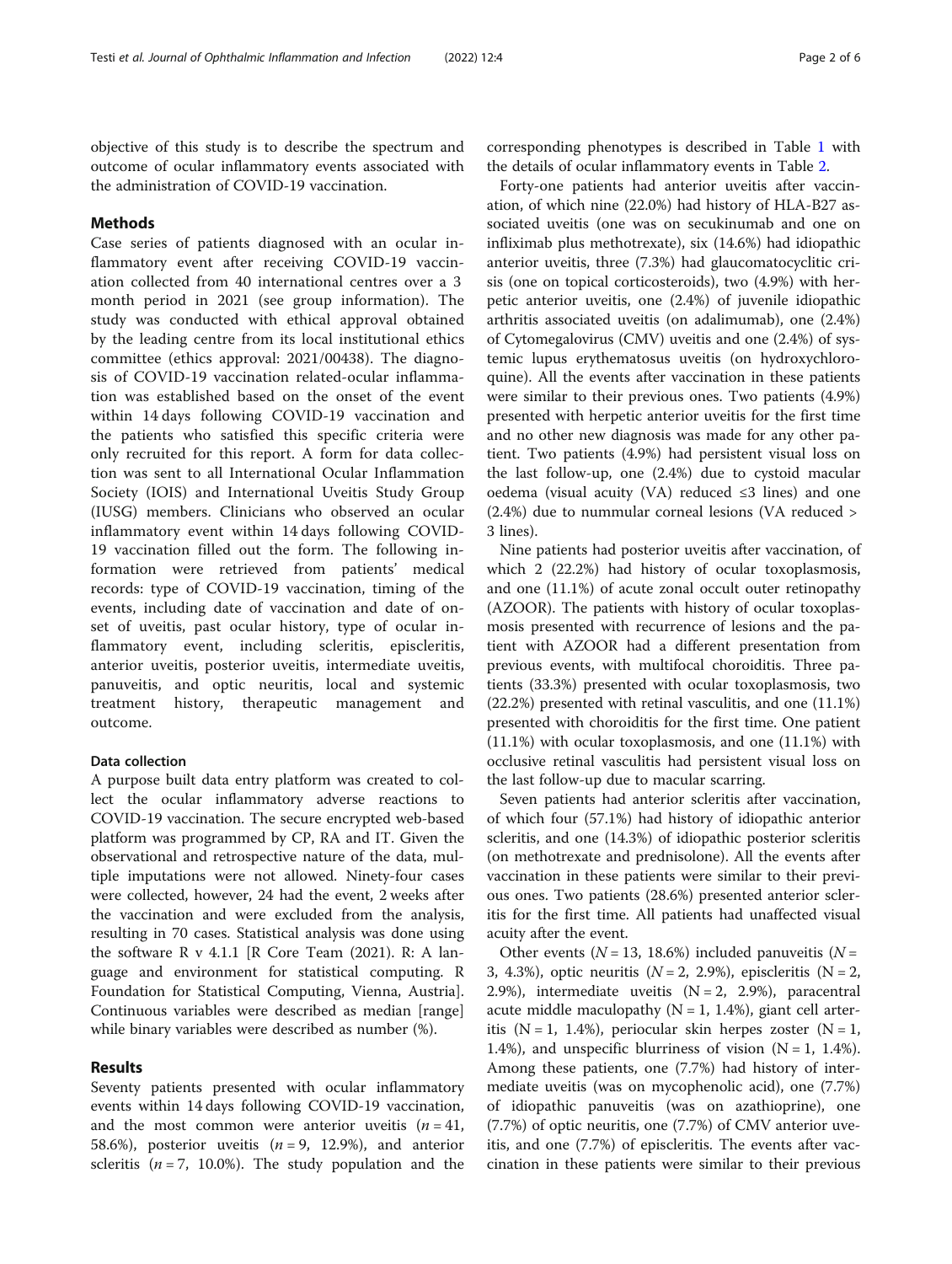|                               | Variable                                | Total (%)      | <b>Anterior Uveitis</b><br>(%) | <b>Posterior Uveitis</b><br>(%) | <b>Scleritis</b><br>(%) | <b>Others</b><br>(%) |
|-------------------------------|-----------------------------------------|----------------|--------------------------------|---------------------------------|-------------------------|----------------------|
| Demographics                  | <b>Number of Patients</b>               | 70 (100.0)     | 41 (58.6)                      | 9(12.9)                         | 7(10.0)                 | 13 (18.6)            |
|                               | Age (years)                             | 51 [19-84]     | 55 [19-84]                     | 40 [28-61]                      | 48 [40-52]              | 54 [25-79]           |
|                               | Gender = Female                         | 35(56.5)       | 19 (52.8)                      | 4(44.4)                         | 6(85.7)                 | 6(60)                |
|                               | Gender = Male                           | 27 (43.5)      | 17(47.2)                       | 5(55.6)                         | 1(14.3)                 | 4(40)                |
|                               | History of Previous COVID-19            | 1(1.4)         | 1(2.4)                         | (0.0)                           | (0.0)                   | 0(0.0)               |
| Vaccine                       | Pfizer                                  | 40(57.1)       | 20 (48.8)                      | 4(44.4)                         | 5(71.4)                 | 11(84.6)             |
|                               | Astra-Zeneca                            | 17(24.3)       | 12(29.3)                       | 4(44.4)                         | 1(14.3)                 | 0(0)                 |
|                               | Moderna                                 | 10(14.3)       | 7(17.1)                        | 1(11.1)                         | 1(14.3)                 | 1(7.7)               |
|                               | Sinopharm                               | 2(2.9)         | 1(2.4)                         | 0(0)                            | (0.0)                   | 1(7.7)               |
|                               | Covaxin                                 | 1(1.4)         | 1(2.4)                         | 0(0)                            | 0(0.0)                  | 0(0)                 |
| <b>Event After First Dose</b> | <b>Number of Patients</b>               | 43 (61.4)      | 22(53.7)                       | 6(66.7)                         | 4(57.1)                 | 11(84.6)             |
|                               | Time After First Dose [days]            | $6[1-14]$      | $5.5$ [1-14]                   | $6.5$ [1-14]                    | $4.5$ [1-9]             | $8[1-14]$            |
|                               | <b>Received Another Dose</b>            | 18 (41.9)      | 11(50)                         | 3(50)                           | 1(25)                   | 3(27.3)              |
|                               | <b>Recurrence After Second Dose</b>     | 6/18<br>(33.3) | 5/11(45.5)                     | (0.0)                           | 1/4(25.0)               | 0(0.0)               |
| <b>Event After Second</b>     | <b>Number</b>                           | 27 (39.6)      | 19 (46.3)                      | 3(33.3)                         | 3(42.9)                 | 2(15.4)              |
| Dose                          | <b>Time After Second Dose</b><br>[days] | $5 [1 - 14]$   | $5[1-14]$                      | $8 [2 - 9]$                     | $4$ [2-14]              | $7$ $[2 - 12]$       |

<span id="page-2-0"></span>

|  | <b>Table 1</b> Description of the study population by the type of event $(n = 70)$ |  |  |  |  |  |  |  |  |
|--|------------------------------------------------------------------------------------|--|--|--|--|--|--|--|--|
|--|------------------------------------------------------------------------------------|--|--|--|--|--|--|--|--|

\* Missing Data for Age and Gender: Total = 8, Anterior Uveitis = 5, Others = 3

ones, except for the patient with history of CMV anterior uveitis, who presented with intermediate uveitis after vaccination. One patient (7.7%) had persistent visual loss on the last follow-up due to cystoid macular oedema in intermediate uveitis (VA reduced ≤3 lines).

Regarding the management of the events, 39 patients (55.7%) received only topical corticosteroids, 13 (18.6%) received systemic corticosteroids (five of them also received topical corticosteroids and four antibiotics), 10 (14.3%) did not require any treatment, six (8.6%) received antivirals (two of them with topical corticosteroids), and two (2.8%) received topical corticosteroids with oral non-steroidal anti-inflammatory drugs (NSAI Ds). Three patients (4.3%) required IOP lowering medications (two with glaucomatocyclitic crisis and one with CMV anterior uveitis) and one (1.4%) initiated methotrexate after the episode (giant cell arteritis).

### **Discussion**

Although rare, development of uveitis after administration of vaccine is a known event. Cases of vaccineassociated uveitis have been reported with almost all the vaccines currently administered, including vaccines against hepatitis A and B virus, human papillomavirus, influenza virus, bacillus Calmette-Guerin, measlesmumps-rubella, varicella virus, yellow fever and Neisseria meningitides [[7](#page-5-0)–[18\]](#page-5-0).

Ocular inflammatory events after COVID-19 vaccination from a multinational case series are described in

this study. A search of Medline, using PubMed and Google Scholar, performed in August 2021, using the following keywords: 'uveitis', 'vaccination', 'COVID-19', revealed six case reports and two national case series describing presumed COVID-19 vaccine-related uveitis have been reported so far, including new onset of bilateral juvenile idiopathic arthritis (JIA)-associated anterior uveitis, unilateral anterior uveitis, bilateral choroiditis complicated by subretinal fluid, bilateral panuveitis with choroidal thickening and vascular leakage, and recurrence of Vogt Koyanagi Harada (VKH) [[19](#page-5-0)–[26\]](#page-5-0). Rabinovitch et al. reported twenty one cases of uveitis after COVID-19 vaccination in Israel, of which nineteen were diagnosed with anterior uveitis and two developed multiple evanescent white dot syndrome (MEWDS) [[24\]](#page-5-0). Recently, Pichi et al. described seven patients diagnosed with episcleritis (1), anterior scleritis (2), acute macular neuroretinopathy (AMN) (2), paracentral acute middle maculopathy (PAMM) (1), and subretinal fluid (1) after COVID-19 vaccination [\[25](#page-5-0)]. None of these studies was a multicentral case series. Similarly to the findings of Rabinovitch et al., we found that anterior uveitis was the most common ocular inflammatory event observed after COVID-19 vaccination, with more than 50% of the patients having a known history of uveitis. The majority of the episodes we reported occurred after the Pfizer vaccine. These findings are probably based on the number of the administered doses.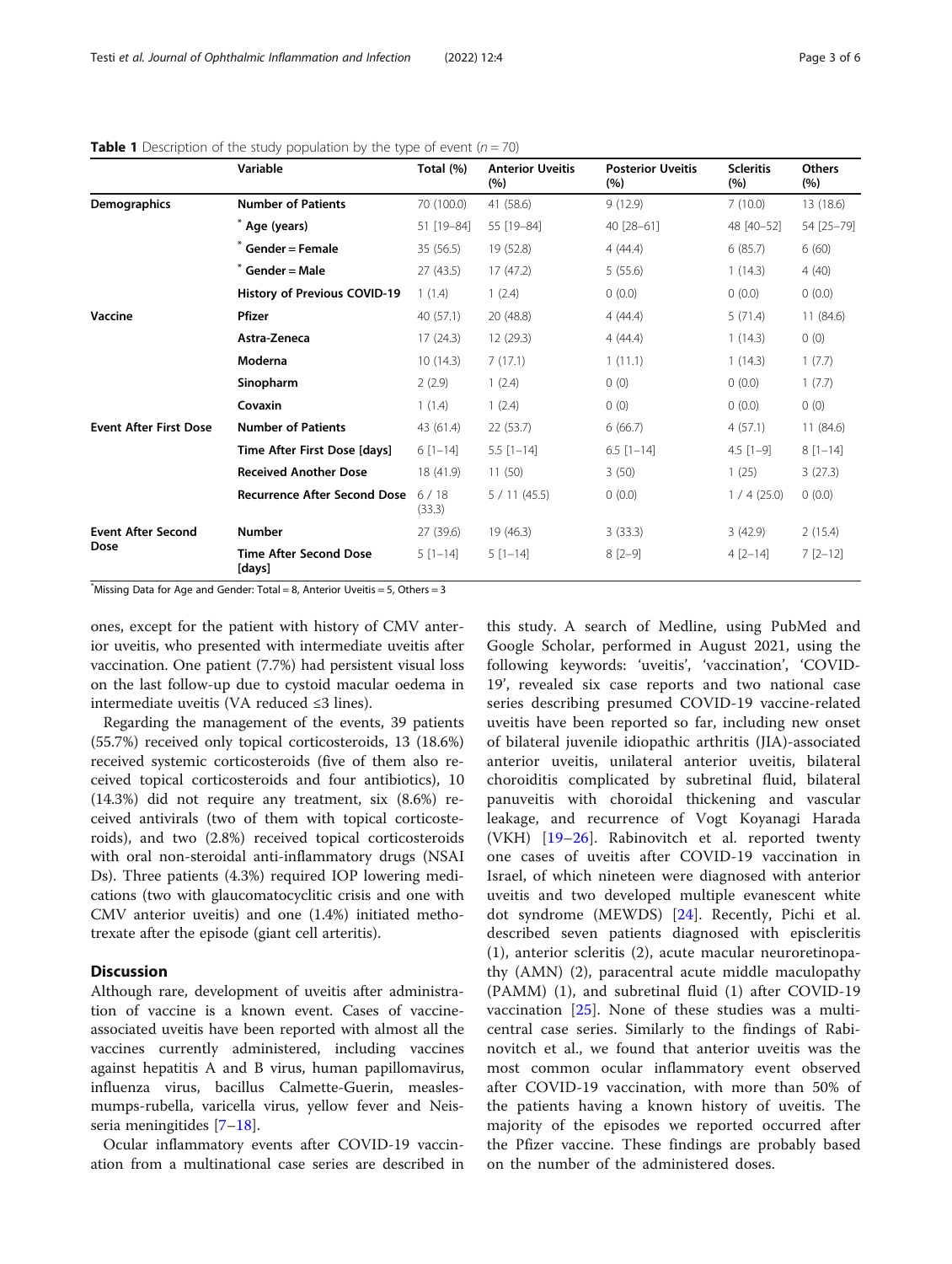## <span id="page-3-0"></span>Table 2 Ocular Inflammatory Events Description

|                                                      | Variable                             | <b>Total</b><br>(%)<br>$(N =$<br>70) | <b>Anterior Uveitis</b><br>(%)<br>$(N = 41)$ | <b>Posterior Uveitis</b><br>(%)<br>$(N = 9)$ | <b>Scleritis</b><br>(%)<br>$(N = 7)$ | <b>Others</b><br>(%)<br>$(N = 13)$ |
|------------------------------------------------------|--------------------------------------|--------------------------------------|----------------------------------------------|----------------------------------------------|--------------------------------------|------------------------------------|
| <b>Previous Ocular Inflammatory</b><br><b>Events</b> | <b>Number of patients</b>            | 36<br>(51.4)                         | 23 (56.1)                                    | 3(33.3)                                      | 5(71.4)                              | 5(38.5)                            |
|                                                      | Controlled more than 3<br>months     | 28<br>(82.4)                         | 17(81.0)                                     | 3(100)                                       | 3(60.0)                              | 5(100)                             |
|                                                      | On Topical Anti-inflammatory 1 (2.8) |                                      | 1(4.3)                                       | 0(0.0)                                       | (0.0)                                | (0.0)                              |
|                                                      | On Systemic Anti-<br>inflammatory    | 7(19.4)                              | 4 (17.4)                                     | 0(0.0)                                       | 1(20.0)                              | 2(15.4)                            |
|                                                      | Event similar to previous<br>events  | 34<br>(94.4)                         | 23 (100.0)                                   | 2(66.7)                                      | 5(100.0)                             | 4(80)                              |
| Presentation                                         | <b>Unilateral</b>                    | 60<br>(85.7)                         | 33 (80.5)                                    | 8(88.9)                                      | 7(100)                               | 12 (92.3)                          |
|                                                      | <b>Bilateral</b>                     | 10<br>(14.3)                         | 8 (19.5)                                     | 1(11.1)                                      | (0.0)                                | 1(7.7)                             |
|                                                      | <b>VA Unaffected</b>                 | 38<br>(54.3)                         | 22 (53.7)                                    | 2(22.2)                                      | 6(85.7)                              | 8(61.5)                            |
|                                                      | VA reduced $\leq$ 3 lines            | 18<br>(25.7)                         | 10(24.4)                                     | 4(44.4)                                      | 1(14.3)                              | 3(23.1)                            |
|                                                      | VA reduced > 3 lines                 | 14<br>(20.0)                         | 9(22.0)                                      | 3(33.3)                                      | 0(0.0)                               | 2(15.4)                            |
| Management                                           | <b>Topical Corticosteroids</b>       | 48<br>(68.6)                         | 34 (82.9)                                    | 3(33.3)                                      | 6(85.7)                              | 5(38.5)                            |
|                                                      | <b>Systemic Corticosteroids</b>      | 13<br>(18.6)                         | 2(4.9)                                       | 6(66.7)                                      | 1(14.3)                              | 4(30.8)                            |
|                                                      | <b>Antivirals</b>                    | 6(8.6)                               | 5(12.2)                                      | 0(0.0)                                       | 0(0.0)                               | 1(7.7)                             |
|                                                      | <b>NSAIDs</b>                        | 2(2.9)                               | 0(0.0)                                       | 0(0.0)                                       | 1(14.3)                              | 1(7.7)                             |
|                                                      | <b>Antibiotics</b>                   | 4(5.7)                               | 0(0.0)                                       | 4(44.4)                                      | (0.0)                                | (0.0)                              |
| <b>Visual Outcomes</b>                               | <b>VA Unaffected</b>                 | 65<br>(92.9)                         | 39 (95.1)                                    | 7(77.8)                                      | 7(100)                               | 12 (92.3)                          |
|                                                      | VA reduced $\leq$ 3 lines            | 2(2.9)                               | 1(2.4)                                       | (0.0)                                        | (0.0)                                | 1(7.7)                             |
|                                                      | VA reduced > 3 lines                 | 3(4.3)                               | 1(2.4)                                       | 2(22.2)                                      | 0(0.0)                               | (0.0)                              |
| <b>Complications</b>                                 | <b>Transient IOP elevation</b>       | 3(4.3)                               | 3(7.3)                                       | 0(0.0)                                       | (0.0)                                | 0(0.0)                             |
|                                                      | <b>Nummular Corneal Lesions</b>      | 1(1.4)                               | 1(2.4)                                       | 0(0.0)                                       | (0.0)                                | (0.0)                              |
|                                                      | <b>Cystoid Macular Oedema</b>        | 2(2.9)                               | 1(2.4)                                       | 0(0.0)                                       | 0(0.0)                               | 1(7.7)                             |
|                                                      | <b>Macular Scarring</b>              | 2(2.9)                               | 0(0.0)                                       | 2(22.2)                                      | 0(0.0)                               | 0(0.0)                             |

The potential mechanism underlying the ocular inflammation response following COVID-19 vaccination is not known. Commonly proposed mechanisms include (1) molecular mimicry secondary to resemblance between uveal peptides and vaccine peptide fragments, (2) antigen-specific cell and antibody-mediated hypersensitivity reactions, (3) inflammatory damage induced by adjuvants included the vaccines stimulating innate immunity through endosolic or cytoplasmic nucleic acid receptors [[18](#page-5-0), [27](#page-5-0)–[30](#page-5-0)].

The Bradford-Hill criteria include nine aspects to consider when inferring causality between events: (1) strength of the association, (2) consistency, (3) specificity, (4) temporality, (5) biological gradient, (6) plausibility, (7) coherence, (8) experiment, and analogy (9) [\[31](#page-5-0)]. The design of this study guarantees temporality, since there was a short interval of time following vaccination and the onset of the events. The fact that among 18 patients who had an event following the first dose and still received a second dose, 6 (33.3%) presented similar events following the second dose, as well as different observations in different regions from different people, supports consistency (reproducibility) between exposure and outcome. The causality is plausible as some biological mechanisms have already been proposed. Finally, the events after COVID-19 vaccination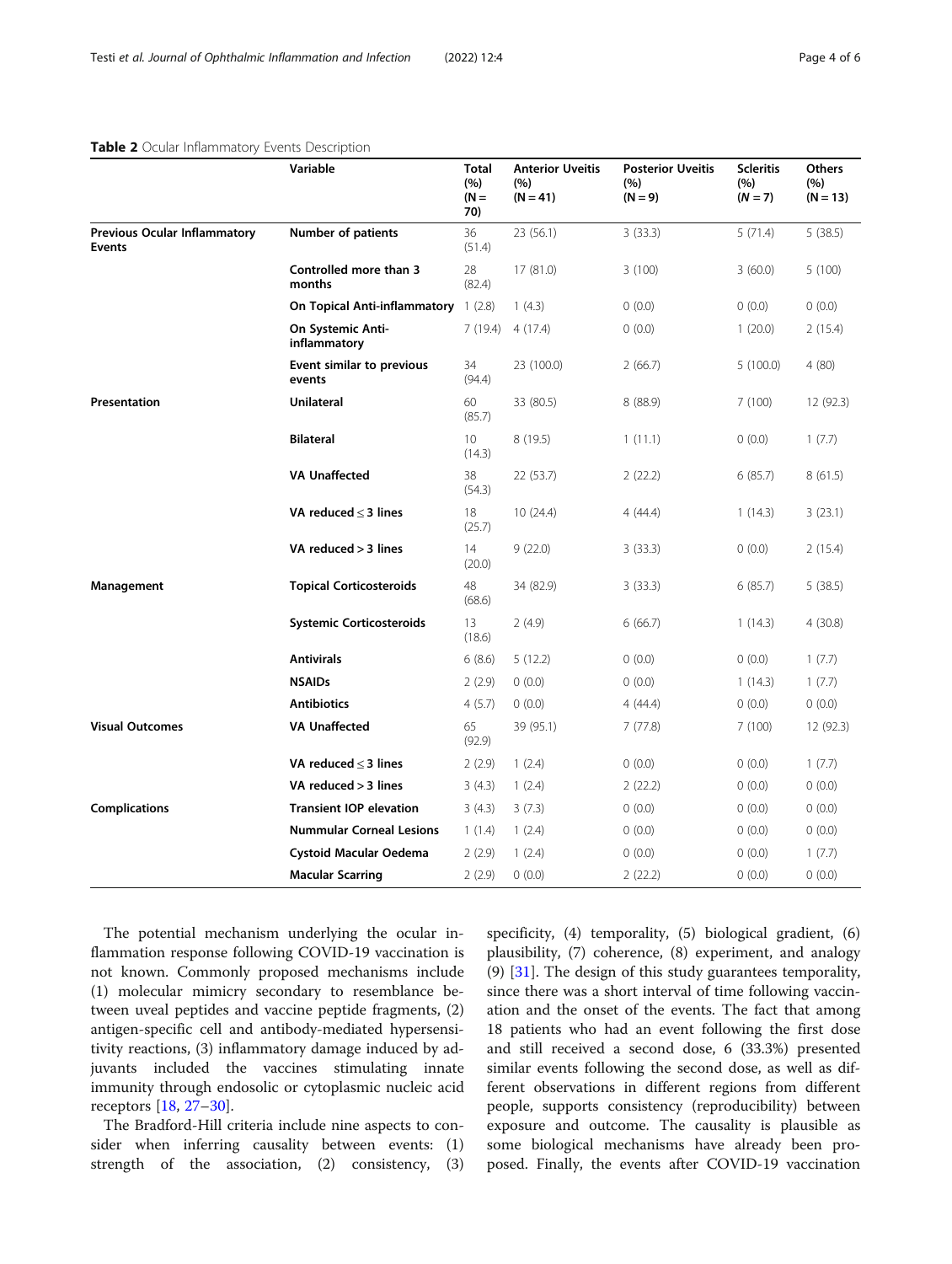are analogous to those reported following other vaccines.

From our study it emerged that most of the inflammatory episodes were not severe, and patients were mainly managed with topical corticosteroids or observation only (70%), with unaffected final visual acuity (92.9%). Very few patients developed ocular complications resulting in tissue damage and visual loss (7.1%), including corneal opacity, cystoid macular oedema and macular scarring.

Study limitations include its observational and noncontrolled nature, that cannot be used to infer causality because it does not allow to stablish strength of the association, specificity, biological gradient, coherence, nor experiment. Additionally, there is a potential sample bias due to the form of data collection, and the data collected might not be representative of all population, although the multicentre nature of the study need to be considered as it may reduce the bias.

## Conclusion

Hereby we report a large multinational case series of ocular inflammatory events occurred following COVID-19 vaccination, based on a temporal and multicentrical association, but not proving causality. Even in the possibility of of a causal association, most of the events were mild and had a good visual outcome. Therefore, there is no evidence from this study to suggest that individuals should avoid getting vaccinated because of ophthalmicrelated adverse events. It is not the aim of the authors to impede or curtail the vaccination efforts, but rather to educate physicians and patients about rare but potential ocular inflammatory events after the COVID-19 vaccination.

#### Abbreviations

FDA: Food and drug administration; EMA: European medicines agency; mRNA: Messenger RNA; AZOOR: Acute zonal occult outer retinopathy; VA: Visual acuity; CMV: Cytomegalovirus; NSAIDs: Non-steroidal antiinflammatory drugs; JIA: Juvenile idiopathic arthritis; VKH: Vogt Koyanagi Harada; MEWDS: Multiple evanescent white dot syndrome; AMN: Acute macular neuroretinopathy; PAMM: Paracentral acute middle maculopathy

#### Acknowledgements

We would like to acknowledge the International Ocular Inflammation Society (IOIS) and International Uveitis Study Group (IUSG) for supporting the project.

#### \*Group Information.

The COVID-19 Vaccination Ocular Inflammatory Events Study Group members are: Laura Steeples, Manchester Royal Eye Hospital, Manchester, UK; Balini Balasubramaniam, Queen Elizabeth Hospital, Birmingham, UK; Peter McCluskey, The University of Sydney, Save Sight Institute, Sydney, Australia; Francesco Pichi, Cleveland Clinic Abu Dhabi, UAE; Aniruddha Agarwal, Cleveland Clinic Abu Dhabi, UAE; Carl Herbort, COS, Lausanne, Switzerland; Luca Cimino, Arcispedale S. Maria Nuova, Reggio Emila, Italy; Salam Iriqat, St John of Jerusalem Eye Hospital, Jerusalem, Israel; Jennifer E. Thorne, Wilmer Eye Institute, Johns Hopkins University School of Medicine, Baltimore, MD, USA; Jose Echegaray, Case Western Reserve University in Cleveland, OH, USA; Kalpana Babu, Prabha eye clinic and research centre & Vittala Institute of Ophthalmology, Bangalore, India; Alexander Arthur Bialasiewicz, Al-Ahli Hospital, Doha, Qatar; Debra A. Goldstein, Northwestern Feinberg School of

Medicine, Chicago, IL, USA; Nima Ghadiri, Liverpool University Hospital, Liverpool, UK; Alex Fonollosa Calduch, Hospital Universitario Cruces, Universidad del País Vasco, Instituto Oftalmológico Bilbao, Bilbao, Spain; Gabriel Costa de Andrade; Padmamalini Mahendradas, Narayana Nethralaya, Bangalore, India; Julio J González-López, Hospital Ramón y Cajal, Madrid, Spain; Ester Carreño, Hospital Universitario Fundacion Jimenez Diaz, Madrid, Spain; Rola N Hamam, American University of Beirut, Lebanon; Nicole Stübiger, Universitätsklinikum Hamburg-Eppendorf, Augenklinik, Germany; Bahram Bodaghi, Sorbonne Université, Hôpital de la Pitié-Salpêtrière, Paris, France; Yu-Jang Chao, Cheng Hsin General Hospital, Taipei, Taiwan; Masaru Takeuchi, National Defense Medical College, Namiki Tokorozawa Saitama, Japan; Mei-Ling Tay-Kearney, Lions Eye Institute, Royal Perth Hospital, Perth, WA, USA; Alejandro Portero, Hospital Universitario La Zarzuela, Madrid, Spain; Hiroshi Keino, Kyorin University School of Medicine, Tokyo, Japan; Padmamalini Mahendradas, Narayana Nethralaya, Bangalore; Mar Esteban-Ortega, Hospital Infanta Sofia, San Sebastian de los Reyes, Madrid, Spain; Joanna Przeździecka-Dołyk, Wrocław Medical University, Wroclaw, Poland; Aleksandra Radosavljević, University Clinical Center of Serbia, Belgrade, Serbia; Ian Paredes, Legaspi Eye Center, Legaspi, Bicol, Philippines and Chua Eye Center, Angeles, Pampanga, Philippines; Rupesh Agrawal, National Healthcare Group Eye Institute, Tan Tock Seng Hospital, Singapore; Ho Su Ling, National Healthcare Group Eye Institute, Tan Tock Seng Hospital, Singapore; Wei Kiong, National Healthcare Group Eye Institute, Tan Tock Seng Hospital, Singapore; Melissa Tien, National Healthcare Group Eye Institute, Tan Tock Seng Hospital, Singapore; Xin Le Ng, National Healthcare Group Eye Institute, Tan Tock Seng Hospital, Singapore; Carlos Pavesio, Moorfields Eye Hospital, NHS Foundation Trust, London, UK; Ilaria Testi, Moorfields Eye Hospital, NHS Foundation Trust, London, UK; Soon Phaik Chee, Singapore National Eye Centre, Singapore; Jay Siak, Singapore National Eye Centre, Singapore; Ines Hernanz-Rodriguez, Hospital Universitario Fundacion Jimenez Diaz, Madrid, Spain; Victor Menezo, Institut Catala de Retina, Barcelona, Spain; Christoph Tappeiner, Department of Ophthalmology, Pallas Kliniken, Olten, Switzerland; Franz Marie Cruz, Peregrine Eye and Laser Institute, Makati, Philippines; Peter Addison, London, UK; Robert Kuijpers, Universitair Ziekenhuis Brussel, Vrije Universiteit Brussel, Brussels, Belgium; Daniel Vitor Vasconcelos-Santos, Universidade Federal de Minas Gerais, Belo Horizonte, Brazil.

#### Authors' contributions

Conception and design: Pavesio, Testi, Agrawal. Analysis and interpretation: Brandão-de-Resende, Pavesio, Testi, Agrawal. Overall responsibility: Pavesio, Testi, Agrawal, Brandão-de-Resende. The authors read and approved the final manuscript.

#### Funding

None.

#### Availability of data and materials

All the data pertaining to the cases are available with the corresponding author.

#### Declarations

#### Consent for publication

The IRB/ethics committee approved this study. All research adhered to the tenets of the Declaration of Helsinki. The requirement for informed consent was waived because of the retrospective nature of the study.

#### Competing interests

The authors have no relevant affiliations or financial involvement with any organization or entity with a financial interest in or financial conflict with the subject matter or materials discussed in the manuscript. This includes employment, consultancies, honoraria, stock ownership or options, expert testimony, grants or patents received or pending, or royalties.

#### Author details

<sup>1</sup> Department of Uveitis, Moorfields Eye Hospital, NHS Foundation Trust, London, UK. <sup>2</sup>Clinical Research Facility, Moorfields Eye Hospital, NHS Foundation Trust, London, UK.<sup>3</sup>National Healthcare Group Eye Institute, Tan Tock Seng Hospital, Singapore, Singapore. <sup>4</sup>Singapore Eye Research Institute Singapore, Singapore. <sup>5</sup>Lee Kong Chian School of Medicine, Nanyang Technological University, Singapore, Singapore. <sup>6</sup>The Ophthalmology & Visual